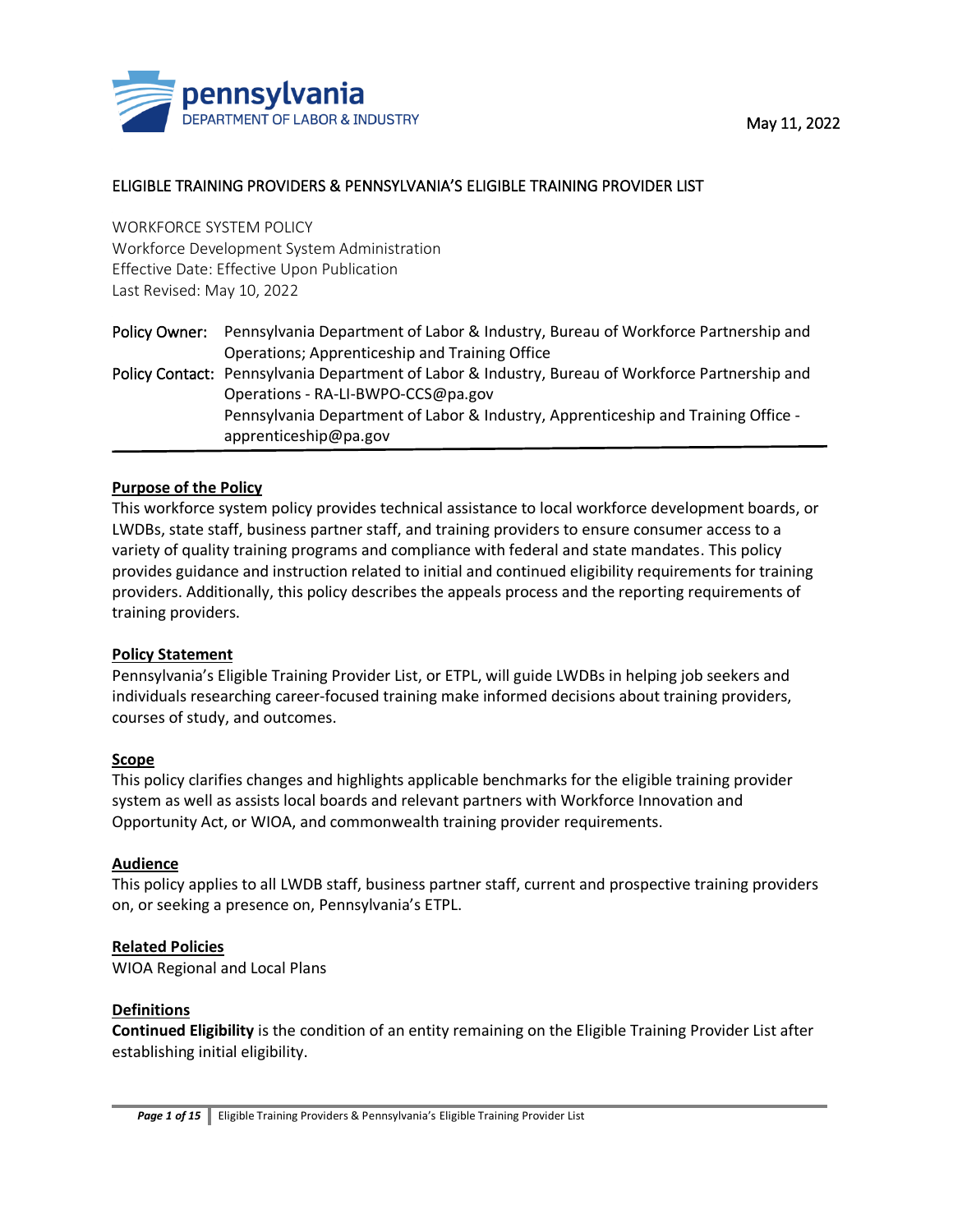**Commonwealth Workforce Development System, or CWDS,** is the management information system of record used for all workforce data collection and reporting in Pennsylvania.

**Eligible Training Provider, or ETP,** is a provider of training services who has met the eligibility requirements to receive WIOA funds to provide training to eligible individuals. Individual training accounts are permitted for adults, dislocated workers and older out-of-school youth, ages 18-24, when appropriate.

**Eligible Training Provider List, or ETPL,** is the commonwealth's statewide list of approved providers of training services who are eligible to receive WIOA title I-B funds. This list was previously known as Pennsylvania's statewide eligible training program/providers (ETPP) list.

**High Priority Occupations, or HPOs,** are job categories that are in demand by employers, have evolving skill needs, and are likely to provide family-sustaining wages. They are occupations that generally require some amount of training but no more than a four-year college degree. Although approved trainings rarely award credentials beyond a four-year degree, there are HPOs on the local lists which contain occupations requiring an education attainment level of a Master's, Doctorate, or Professional Degree.

**In-demand Industry Sector** is an industry sector that has a substantial current or potential impact (including through jobs that lead to economic self-sufficiency and opportunities for advancement) on the state, regional, or local economy, as appropriate, and that contributes to the growth or stability of other supporting businesses, or the growth of other industry sectors.

**Initial Eligibility** is the establishment of an entity's presence on the Eligible Training Provider List. Entities wanting to be on the Eligible Training Provider List must meet several conditions to establish initial eligibility.

**PA CareerLink®** is the registered trademark for Pennsylvania's online virtual job matching system for job seekers and employers, complementing its one-stop service delivery system.

**Pennsylvania Department of Labor & Industry, or L&I,** is legally designated by the governor to serve as the state workforce agency.

**Program of Training Services** is one (1) or more courses or classes, or a structured regimen that leads to a recognized post-secondary credential, secondary school diploma or its equivalent; employment; or measurable skill gains toward such a credential or employment. These training programs may be delivered as stackable services and could be provided in-person, online, or in a blended approach. Relative to the scope of this policy ETPs, training programs and services made eligible for inclusion on the statewide ETPL may be funded, in whole or in part, with the use of WIOA title I individual training accounts. WIOA principles of consumer choice and informed consumer choice help drive ETP and training program selection and availability.

**Provider Performance Report** WIOA requires that training providers who seek to become or remain eligible providers of training services must submit information with regard to their student populations and each program's performance. This information must be provided to USDOL as a "provider performance report." Data collected through CWDS is used to compile these reports on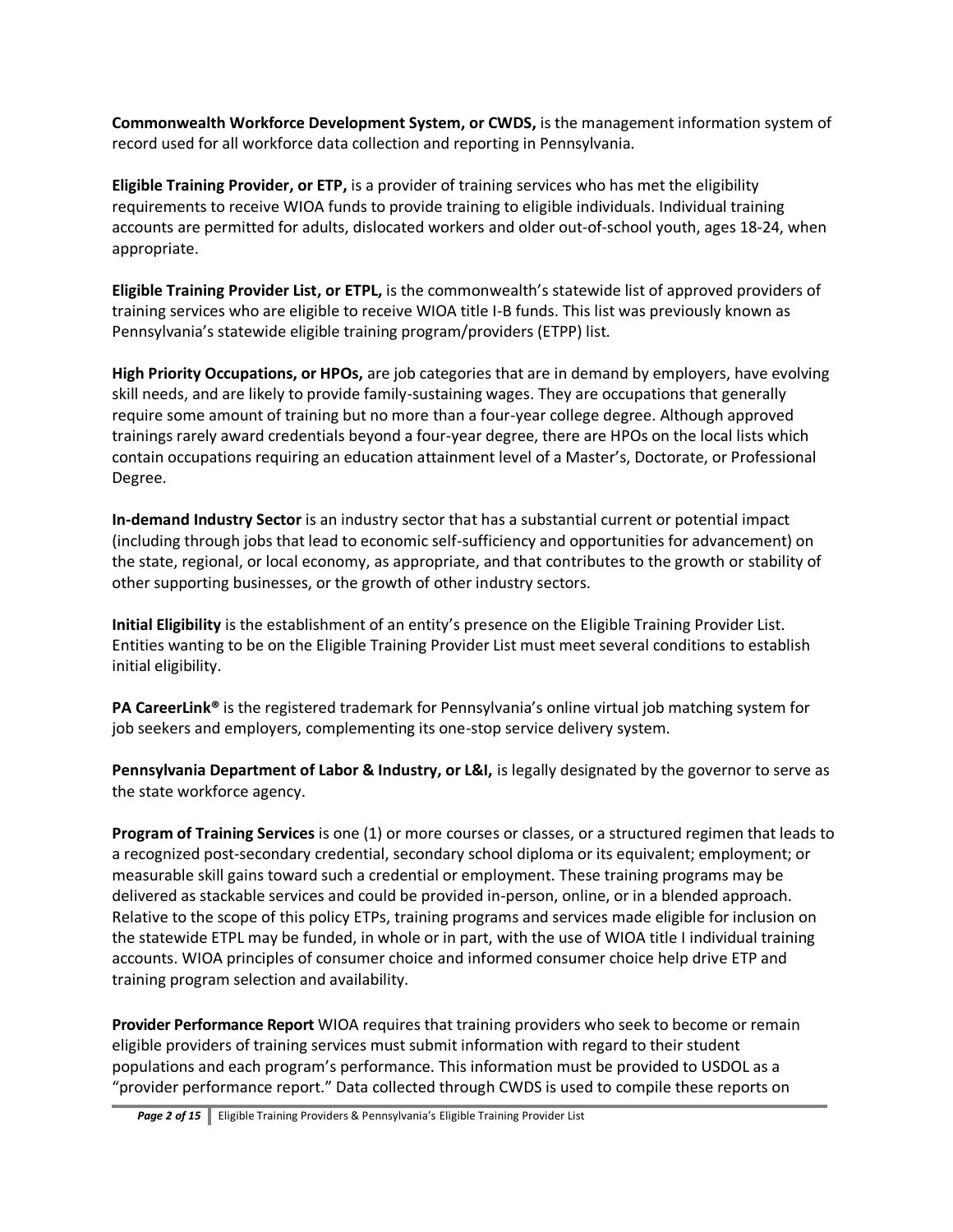behalf of all eligible training providers included on the statewide ETPL.

**Registered Apprenticeship** is an apprenticeship program registered under the Act of August 16, 1937 (commonly known as the "National Apprenticeship Act"; 60 Stat. 664, Chapter 663, 29 U.S.C. 50 et seq.).

# **Eligibility**

# **A. Eligible Training Provider**

To be an eligible training provider, an entity must qualify as one (1) of the following as described in WIOA sec. 122:

- An institution of higher education that provides a program leading to a recognized postsecondary credential;
- An entity that carries out registered apprenticeship programs;
- Other public or private providers that provide training, which may include community-based organizations, or CBOs, or joint labor-management organizations;
- Eligible providers of adult education and literacy activities under WIOA title II, if such activities are provided in combination with occupational skills training; and
- Local boards, if they meet the conditions of WIOA Section  $107(g)(1)$

Once a training provider has been deemed eligible, the entity remains eligible until it is removed from the applicable ETPL.

## **B. Initial Eligibility Requirements**

All providers and programs that have not previously been eligible to provide training services under WIOA sec. 122, except for registered apprenticeship programs, must submit required information to be considered for initial eligibility in accordance with the procedures outlined in this policy and the Department's desk guide. Once approved, programs willremain initially eligible for inclusion on the statewide ETPL through the end of the standard ETPL annual inclusion cycle (July 31). Providers who wish to have their programs included on the list after July 31, must apply for *continued eligibility* in accordance with the requirements shown below.

*Note: If a program is removed from the statewide ETPL for any reason, such program is subject to the criteria, information and procedures for initial eligibility.*

## *Initial Eligibility Application.*

*Step One.* Training providers seeking inclusion on the statewide ETPL must complete an initial eligibility application through CWDS consistent with the Department's *WIOA Title I Statewide Eligible Training Provider List, Desk Guide for Public Training Providers.*

*Step Two.* Once the application has been submitted in CWDS by the training provider, the appropriate local workforce development area(s) will review the application and determine if the required information has been provided and the criteria listed below has been met. Local board staffmust:

• Verify that the provider is licensed, certified or authorized by the Pennsylvania Department of Education, or the relevant state agency with oversight, to operate training programs in Pennsylvania. If a provider is in compliance with the oversight agency, the application can proceed to the next step in this process. If a program is not in compliance with the oversight agency as required by state law, the application will not proceed and the provider will not be included on the statewide ETPL until the necessary requirements are met. This applies to both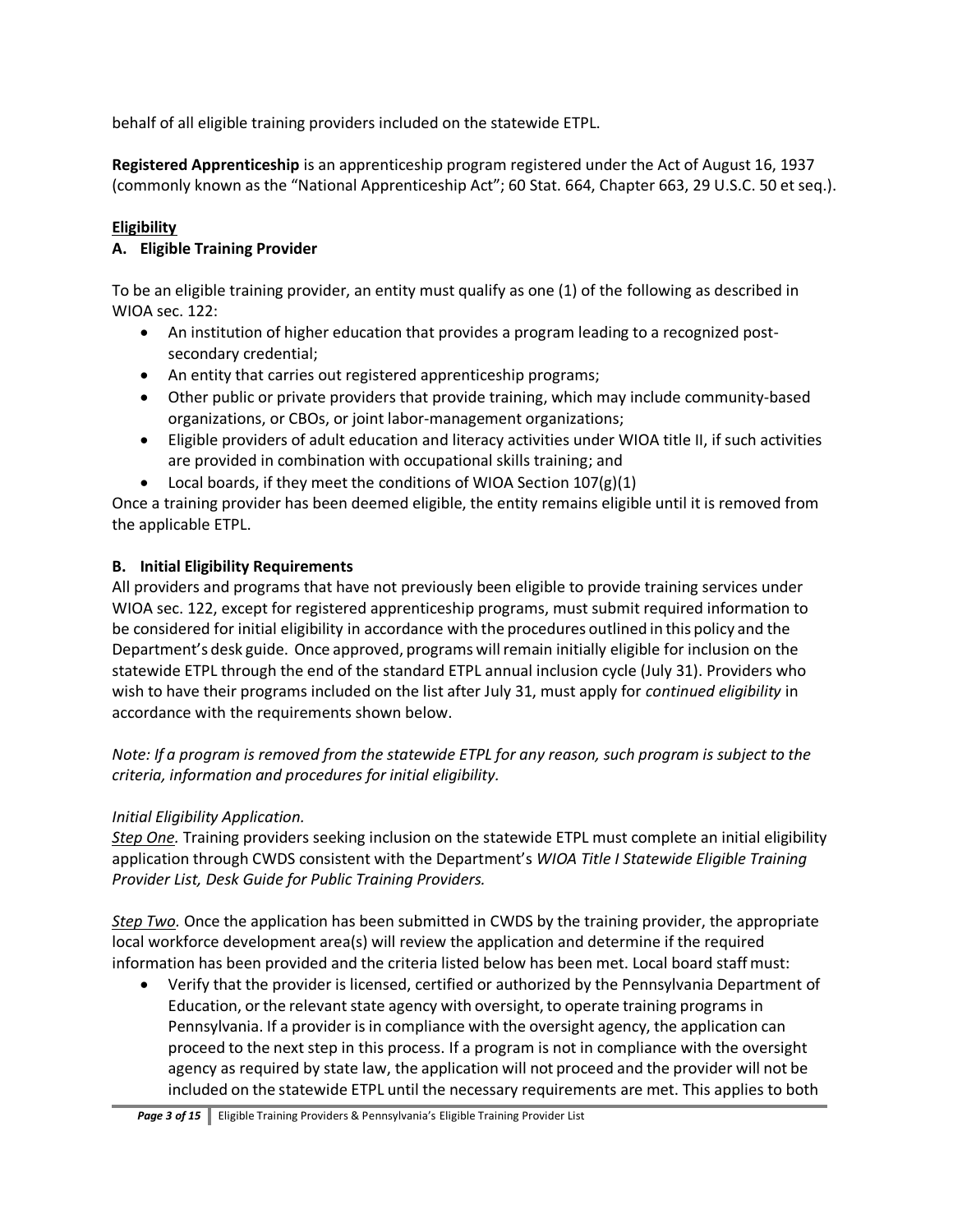in-state and out-of-state providers with training programs.

- Ensure the provider submits a policy that requires compliance with the Americans with Disabilities Act of 1990;
- Ensure the provider submits a policy that requires compliance with nondiscrimination and equal opportunity laws; WIOA Sec. 188, and the regulations implementing this statutory provision;
- Ensure the provider submits (1) of the following to demonstrate financial capacity:
	- o Most recently submitted IRS form 9-90, *Return of Organization Exempt from Income Tax;*or
	- o Most recent independent audit; or
	- $\circ$  A letter from a Certified Public Accountant attesting to the fact that the entity has a financial system in place for tracking participants in training and is using accepted accounting practices;
- Ensure the provider complies with physical and programmatic accommodations as required by Section 504 of the Rehabilitation Act of 1973, as amended; the Americans with Disabilities Act of 1990, as amended and the regulations implementing these statutory provisions;
- Ensure the provider's financial capacity an approved entity must adhere to all federal, state and local statutes, regulations, policies and procedures regarding the administration of funds; such entity will follow accepted accounting practices, has no tax liabilities or other commonwealth obligations, and is not suspended or debarred by the commonwealth;
- Ensure that the provider assures that he/she has disclosed any and all conflicts of interest with state or local workforce development board members and/or staff including, but not limited to, family ties, fiduciary roles, employment or ownership interests in common;
- Ensure that each program(s) submitted for consideration is available to the general public;
- Ensure the provider agrees to provide performance data for each program as required for reporting purposes;
- Ensure the provider agrees to submit student data for each program of study as required for reporting purposes;
- Ensure the provider agrees to accept Individual Training Accounts (ITA) or contracts for services so long as admission and program performance requirements have been met;
- Ensure the provider assures the timely and accurate reporting of required information; and
- Ensure the provider agrees to permit on-site visits by any federal, state or local agency as legally authorized to monitor activities for which funds have been provided.
- Ensure that the provider has provided the following information for each training program for the purposes of determining *initial eligibility*:
	- $\circ$  A description of the training program, including all costs associated (tuition, books, fees, etc.);
	- $\circ$  Evidence of state licensure requirements of training providers, and licensing status of providers of training services, as applicable;
	- o Evidence supporting the provider's and/or program's relationship to business or industry;
	- o A description of credential earned to include, at minimum, information supporting applicable training program leads to a post-secondary credential, an industryrecognized credential; and a detailed description of the credential;
	- $\circ$  A description of the accessibility of training services (i.e., is this program of study facility-based training, or is it accessible throughout the commonwealth, to individuals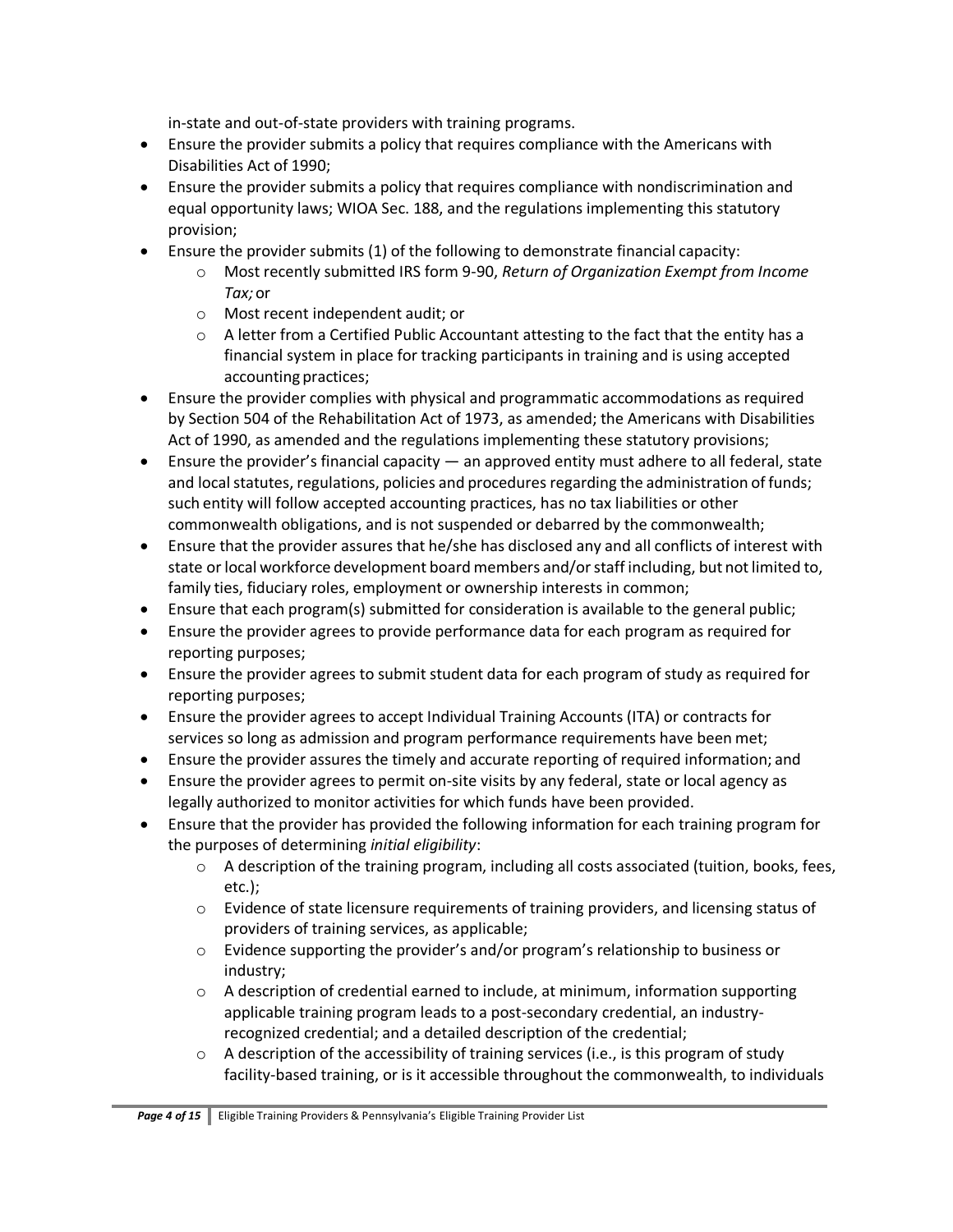in rural areas, through the use of technology);

- o A description of the program's demonstrated effectiveness in serving employed individuals and individuals with barriers to employment (which may be verified through the review of performance data for these populations);
- $\circ$  Data regarding program alignment with in-demand sectors and/or high-priority occupations;
- o Performance data for each program as required.

*Note:* Local workforce development boards that wish to establish additional criteria for program eligibility within a local area must do so through a local policy. Thismay include setting minimum required levels of performance as criteria for training providers to become or remain eligible to provide services

in that particular local area. Any additional requirements imposed by a local board will only affect a program's eligibility and performance requirements within that local area.

*Step Three*. Within 30 days of receipt of an application, local board staff will either recommend approval or denial to the Department through CWDS, or request further information from the provider. If additional information is required, the local board will have an additional 15 days to either recommend approval or denial to the Department (for a total of 45 days). The Department will make a final determination and add the program to the statewide ETPL within 30 days of receipt from a local workforce development area if the determination is favorable.

If a local workforce development board does not render a determination within the timeframe allotted, the Department will make its final determination without the local board's recommendation.

*Step Four.* Once approved for inclusion on the statewide ETPL, local board staff must ensure the provider completes a memorandum of understanding known as the "computer match agreement" allowing the use of Personally Identifiable Information (PII) in student data to match against Pennsylvania wage records and WRIS<sup>1</sup>, unless the provider elects to submit a provider performance report.

## **C. Continued Eligibility Requirements**

To maintain eligibility, ETPs shall provide the following information to L&I in CWDS:

- The ETP's performance on WIOA performance indicators (employment 2nd & 4th quarters after exit, median earnings 2nd quarter after exit, credential attainment) for both WIOA and non-WIOA students enrolled in the program during the previous program year;
- A description of access to training services throughout the state (including rural areas and through technology use);
- Information reported to state agencies on federal and state training programs other than

 $^1$  WRIS stands for "the Wage Record Interchange System (WRIS)". WRIS facilitates the exchange of wage data among participating states for the purpose of assessing and reporting on state and local employment and training program performance, evaluating training provider performance, and for other purposes allowed under the WRIS Data Sharing Agreement. The exchange permits state workforce program performance agencies to secure wage data of individuals who have participated in workforce investment programs in one state, then subsequently secured employment in another. By participating in WRIS, states have a more robust picture of the effectiveness of their workforce investment programs, and are able to report more comprehensive outcomes against their performance measures. More information about WRIS can be found at: <http://www.doleta.gov/performance/WRIS.cfm>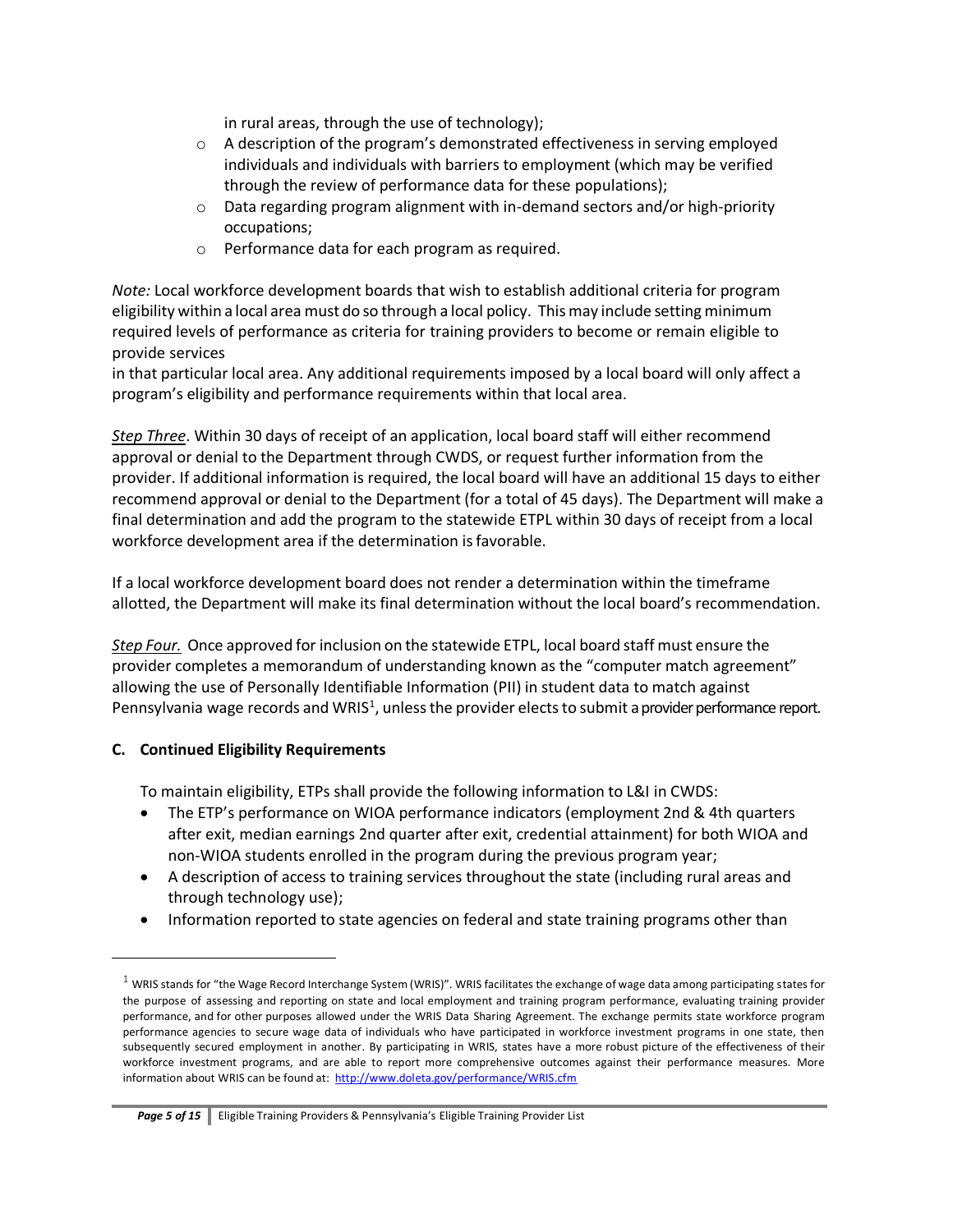WIOA Title I-B programs;

- A description of the degree to which training programs relate to in-demand industry sectors and occupations, currently determined by HPOs in the state;
- State licensure requirements and licensing status, if applicable;
- Information regarding the ETP's ability to offer programs that lead to industry-recognized postsecondary credential and certificates;
- Information on the quality of the program of training services including a program that leads to a recognized postsecondary credential by including information about the expected outcome such as employment, certification, apprenticeship or degree or diploma;
- Information on the ETP's ability to provide trainings that are physically and programmatically accessible for individuals who are employed and individuals with barriers to employment, including individuals with disabilities;
- Timeliness and accuracy of ETP's performance reports;
- The ETP's performance and cost information for each of the provider's programs of study that are on the ETP list. The submission of this information must be made in the state-defined timeframe and manner; and
- Other factors determined by the Governor.

# **D. Training Providers Located Outside of Pennsylvania**

Training providers not physically located in Pennsylvania may be approved as eligible providers of training services for an eligible participant(s) living in the commonwealth. Such training providers must complete the appropriate application in CWDS for inclusion on the statewide ETPL and agree to provide all information as required for inclusion on Pennsylvania's list, as well as the necessary performance data. Out of State providers have the same application process as providers located in Pennsylvania.

# **Roles**

**L&I** is responsible for:

- Establishing the criteria and procedures for initial determination and continued eligibility for training providers and training programs to receive funds under WIOA title I-B. This responsibility is performed by the Bureau of Workforce Partnership & Operations;
- Vetting and providing final approval of programs seeking inclusion on the statewide ETPL. This responsibility is performed by the Bureau of Workforce Partnership & Operations in consultation with the Pennsylvania Department of Education when questions regarding accreditation arise;
- Receiving requests from program sponsors requesting inclusion of their registered apprenticeship programs on the statewide ETPL, verifying the registration status of such programs, and adding the registered apprenticeship to the statewide ETPL. This responsibility is performed by the Apprenticeship and Training Office. See: *Appendix A*.
- Developing, maintaining, and disseminating the statewide ETPL. *Note*: Only providers that L&I determines to be eligible will be included on the statewide list. The statewide ETPL will be disseminated through CWDS and PA CareerLink®. This responsibility is performed by the Bureau of Workforce Partnership & Operations; and
- Ensuring compliance with *Enforcement* of this policy. This responsibility is performed by the Bureau of Workforce Partnership & Operations, the Bureau of Workforce Development Administration, and the Apprenticeship and Training Office.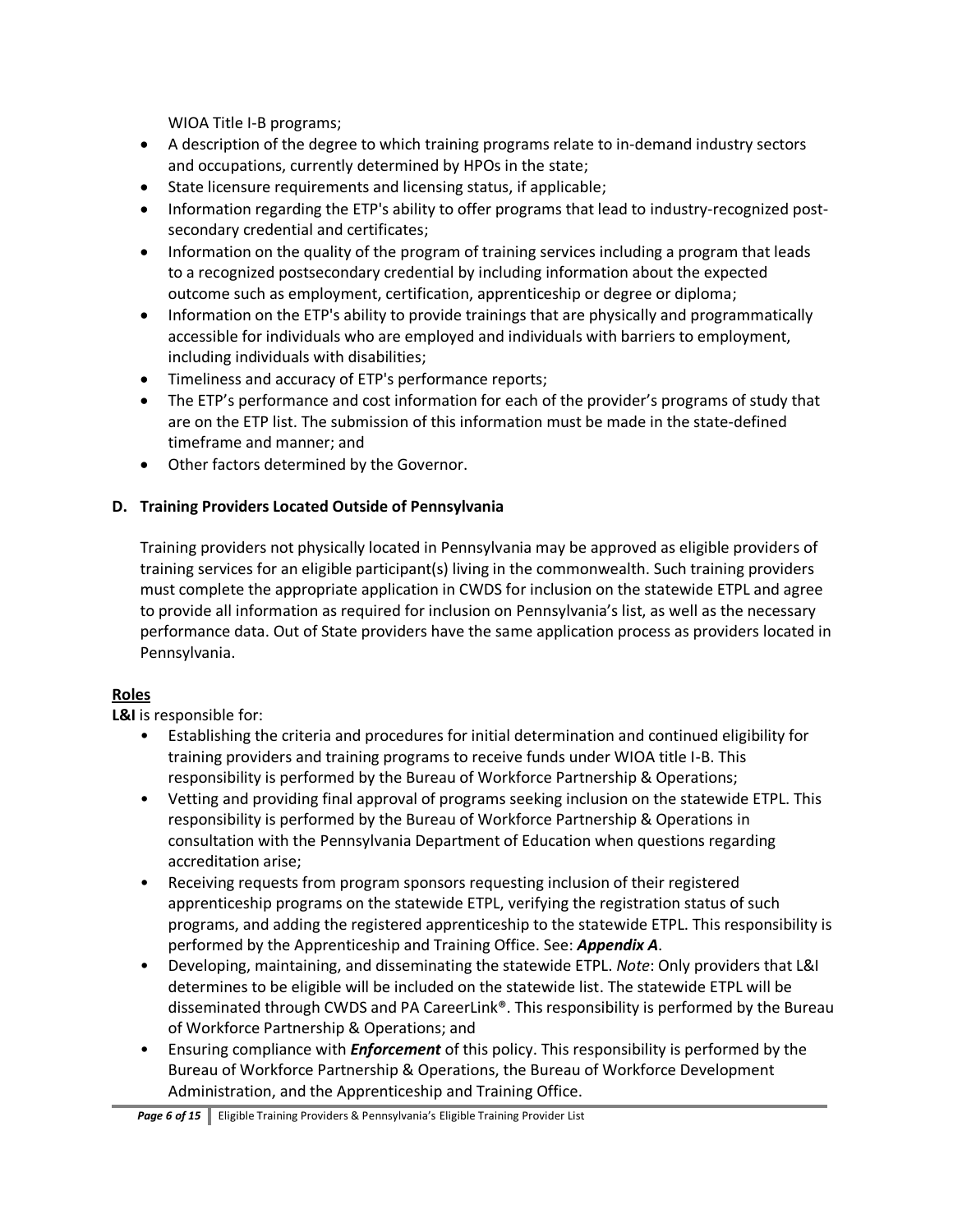**Local Workforce Development Boards** have statutorily required responsibilities, roles L&I may designate and flexible opportunities available for their local area. LWDBs are responsible for the following:

- Soliciting and verifying training providers, including but not limited to, work-based and cohort training providers, as well as registered apprenticeship program sponsors, within and outside of their respective local areas to ensure a competitive market designed to promote informed consumer choice and achieve successful implementation of data-driven career pathways and sector strategies;
- Ensuring adequate access to services for individuals with disabilities;
- Conducting a debarment check on all subgrantees and/or contractors prior to the execution of a contract to ensure such entities are not under suspension or debarment by the commonwealth or any governmental entity, instrumentality, or authority;
- Collaborating with L&I to ensure sufficient numbers and types of providers of training services, including eligible providers with expertise in assisting individuals with disabilities and adults in need of adult education and literacy activities described under WIOA sec. 107(d)(10)(E);
- Disseminating and utilizing the statewide ETPL throughout the local one-stop system;
- Recommending the termination of a provider due to the submission of inaccurate, incomplete or untimely eligibility and performance information; or the provider's violation of any provisions of federal, state, or local statutes, regulations, policies or procedures; and
- Ensuring compliance with enforcement of this policy.

In addition, LWDBs may:

- Employ additional criteria to determine whether or not to utilize a provider on the statewide ETPL. Note: Any additional requirements imposed by a local board will only apply to that local area
- Request that the provider of training services explain how the training program specifically links to HPOs within the local area;
- Request specific program performance and cost information particular to a local area where programs are offered at multiple sites; and/or
- Request information from training providers that indicates how programs are responsive to these local requirements.

*Note*: Any additional criteria, information requirements or minimum performance levels a LWDB establishes for eligible training provider determination must be addressed in their regional/local plan.

### **Reporting Requirements**

The US Department of Labor requires states to report annually on the primary indicators of performance of training providers included on the ETPL for individuals regardless of WIOA status. In each training year, providers are required to report all WIOA funded and non-WIOA funded students who enrolled in the training program on the ETPL*.* The information provided by ETPs will assist in determining continued eligibility and provide details for the public to identify effective training programs and providers.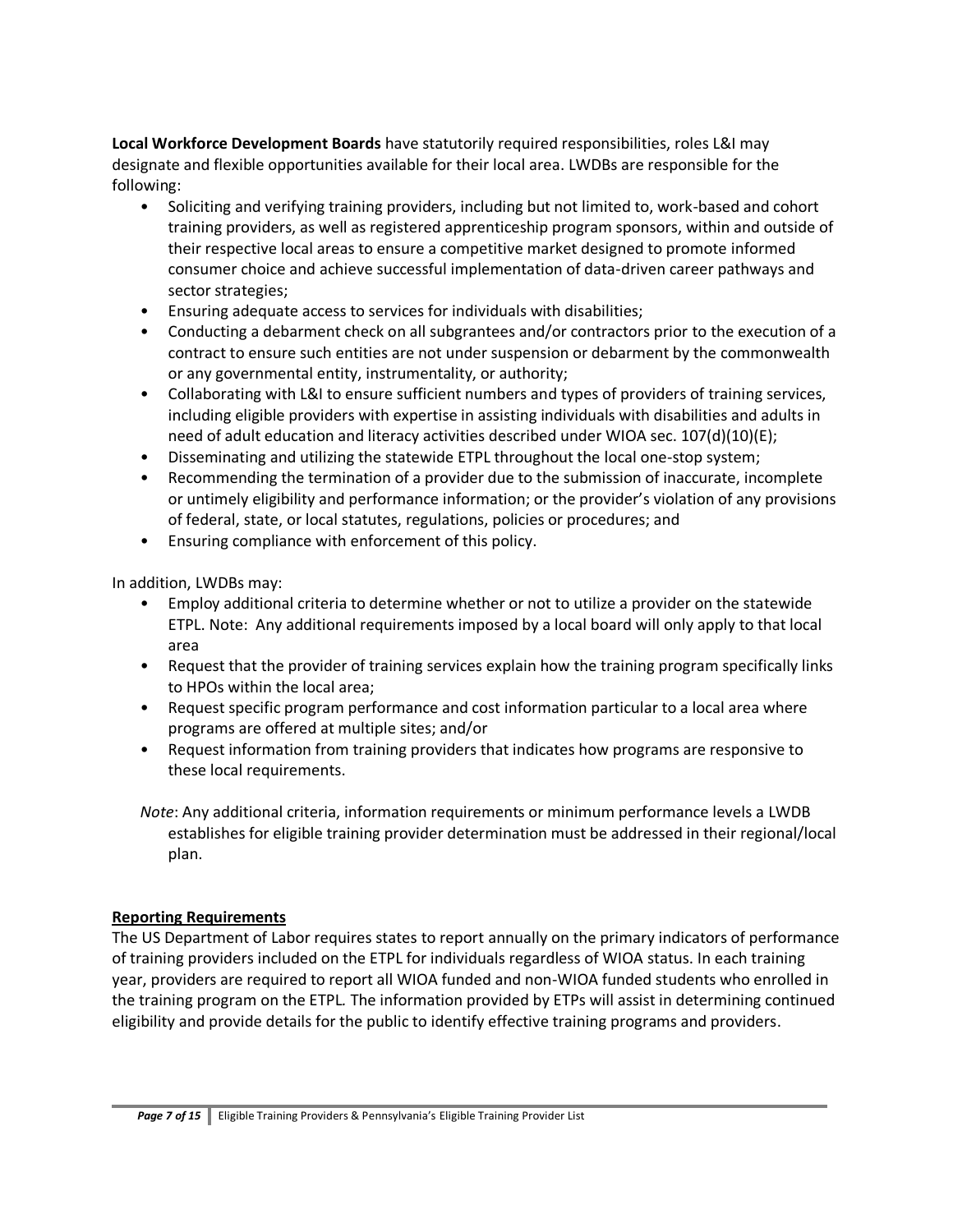In accordance with WIOA Section 116, federal guidance included in Training and Employment Notice 7- 21, and further defined in ETA-9171 and Training and Employment Guidance Letter 03-18, the following must be reported for all WIOA title I core program participants receiving training from an ETP:

- The total number of participants who received training services through a WIOA title I core program, disaggregated by the type of entity that provided the training, during the most recent program year and the three preceding program years;
- The total number of participants who exited from training services, disaggregated by the type of entity that provided the training, during the most recent program year and the three preceding program years;
- The average cost per participant who received training services, disaggregated by the type of entity that provided the training, during the most recent program year and the three preceding program years; and
- The number of participants with barriers to employment served by the WIOA title I core programs, disaggregated by each subpopulation of such individuals, and by race, ethnicity, sex, and age.

For all individuals receiving training provided by an ETP:

- The levels of performance achieved for all individuals engaging in the program of study (or the equivalent), specifically:
	- $\circ$  The percentage of individuals who are in unsubsidized employment during the second quarter after exit from the program; and
	- $\circ$  The percentage of individuals who are in unsubsidized employment during the fourth quarter after exit from the program;
	- $\circ$  The median earnings of individuals who are in unsubsidized employment during the second quarter after exit from the program;
	- $\circ$  The percentage of individuals who obtain a recognized postsecondary credential, or a secondary school diploma or its recognized equivalent, during participation or within one year after exit from the program; and
	- $\circ$  The total number of individuals exiting from the program of study (or the equivalent).

## **Enforcement**

**Compliance**. ETPs must comply with all federal, state, and local statutes, regulations, policies and procedures. Any providers that fail to comply may be denied eligibility or be removed from a list.

**Denial.** Denials for eligibility may be based on:

- Incomplete or untimely application submission;
- Failure to meet established criteria;
- Intentionally supplying inaccurate information; and
- Violations of any provisions of federal, state, or local statutes, regulations, policies or procedures.

**Removal.** Removal from the ETPL may be based on:

- Failure to provide required data;
- Failure to notify of program changes including, but not limited to, costs, location of training, or a change in the program any time after its original approval;
- Failure to meet established criteria;
- Failure to meet minimum levels of performance as noted in the ETPL desk guide;
- Intentionally supplying inaccurate information;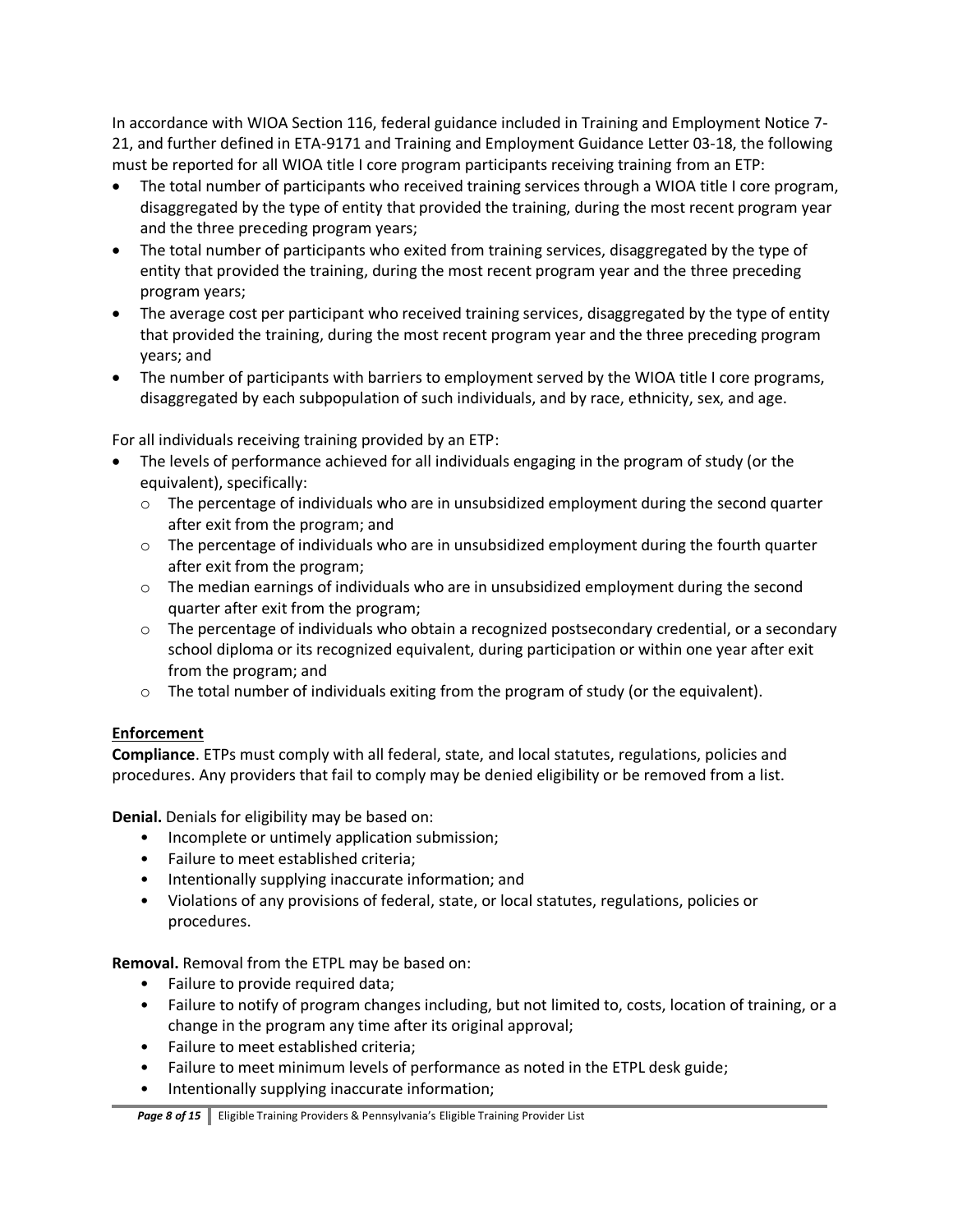- Violations of any provisions of federal, state, or local statutes, regulations, policies or procedures;
- Conduct that is either unreasonable or unprofessional; and
- Deregistration (in the case of a registered apprenticeship).

**Repayment**. A provider of training services whose eligibility is terminated shall be liable for the repayment of funds received under title I-B of WIOA during the period of noncompliance.

**Reapplication**. Except for registered apprenticeships, a training provider or program denied initial or continued eligibility or has been terminated may apply for eligibility as follows:

- *Performance.* A training provider or program removed or denied eligibility because of failure to meet minimum performance requirements, may reapply no sooner than the following quarter from the date of the denial or removal action. At this time, training providers must reapply and minimum performance must be met based on the new quarter performance submissions.
- *Violations of WIOA*. Providers that were removed from an eligible training provider list due to violations of WIOA may reapply two (2) years from the date of the final termination action taken at the local level. Local Workforce Development areas are required to articulate the training provider reapplication process in local policy.
- *Unreasonable or unprofessional conduct by a person(s) acting on behalf of the provider*. Providers that were removed from the eligible training provider list may reapply one (1) year from the date of the final removal action. Local Workforce Development areas are required to articulate the training provider reapplication process in local policy.
- Licensure issues or Training Provider closures are investigated by and handled by L&I to ensure that participants are not added to the program if the provider is closing or if, per their licensure, are not qualified for the program.

**Construction**. The contents of this section shall be construed to provide remedies and penalties that supplement, but do not supplant, applicable civil and criminal actions specified in other provisions of law.

## **Requests for Appeal**.

**Application Denial**. A training provider whose application has been denied may file an appeal of the denial. All initial appeals must be submitted electronically in CWDS within thirty (30) calendar days of the rejection. The system will allow two rejections and one appeal from the level the rejection was initiated. Each party has 30 calendar days to respond.

If the service application rejection was performed at the local level, the LWDB must review the reasons for appeal and approve or reject the service application. If the LWDB rejects the appeal, the application can be elevated to the state for review.

If the service application rejection was performed at the state level, the state must review the reasons for appeal and approve or reject the application. If the state rejects the appeal, the provider can appeal as described in the Appeal Hearing section of this policy.

**Initial or Continued Eligibility Denial.** A training provider whose initial or continued program eligibility has been denied may file an appeal of the denial. All initial appeals must be submitted electronically in CWDS within thirty (30) calendar days of the rejection.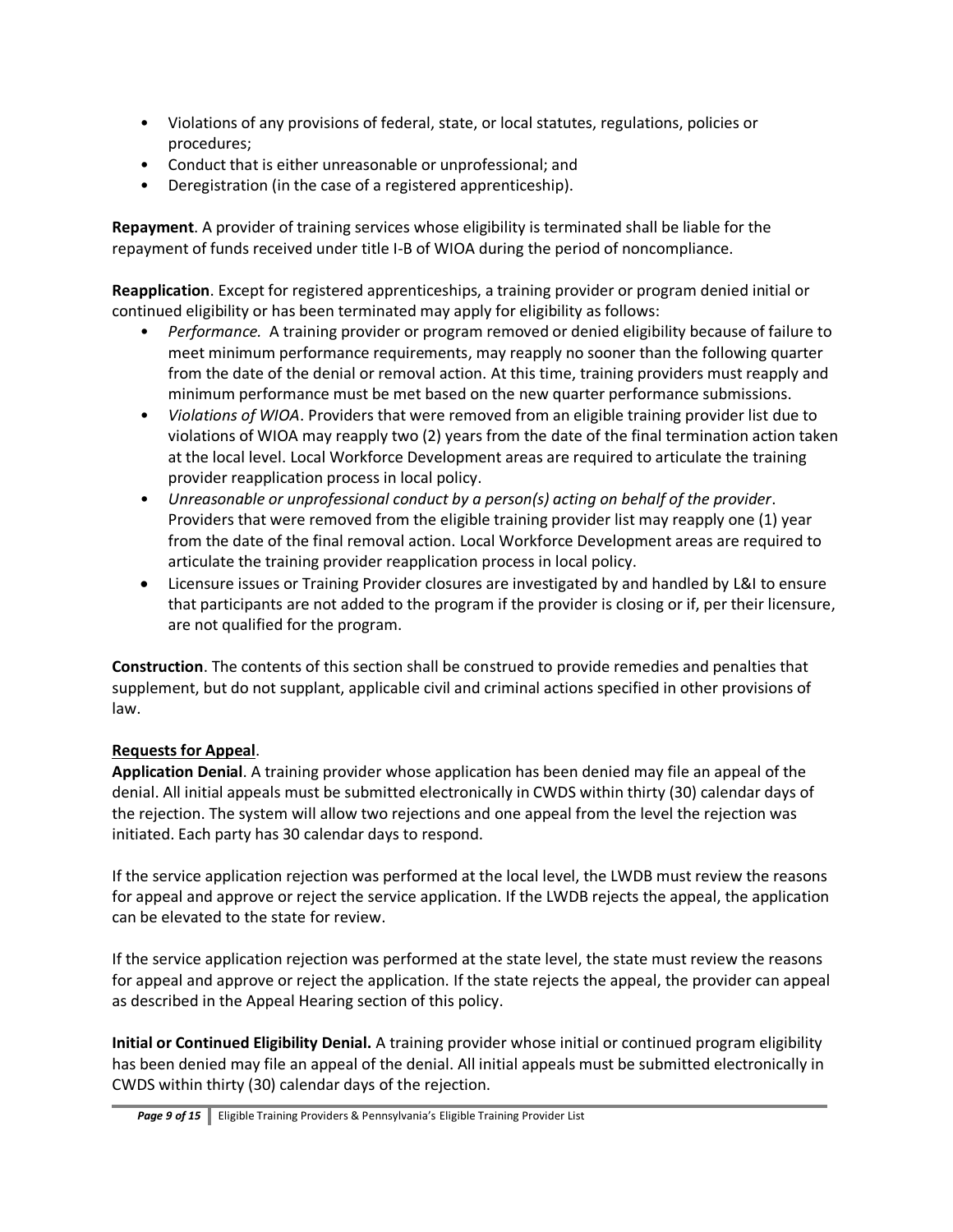If the initial or continued eligibility rejection was performed at the local level, the LWDB must review the reasons for appeal and approve or reject the application. If the LWDB rejects the appeal, the application can be elevated to the state for review.

If the initial or continued eligibility rejection was performed at the state level, the state must review the reasons for appeal and approve or reject the application. If the state rejects the appeal, the provider can appeal described in the Appeal Hearing section of this policy.

**Appeal Hearing.** After a second rejection or if a service application has been removed from the ETPL by the LWDB or the state, the Bureau of Workforce Partnership & Operations will decide if a fact-finding hearing is required. If determined necessary, the provider must submit the following information for the hearing:

- A statement of the desire to appeal;
- Specification of the program in question; and
- Detailed explanation of the reasons claimed that the denial was erroneous.

All hearing information must be submitted electronically or in writing within 30 calendar days from the date of the denial notice or notice of suspension of eligibility. Electronic submission should be directed to the following resource account: [RA-LI-BWPO-CCS@pa.gov.](mailto:RA-LI-BWPO-CCS@pa.gov)

Written submissions should be addressed to L&I via the following:

Pennsylvania Department of Labor & Industry Bureau of Workforce Partnership and Operations 651 Boas Street, Room 1220 Harrisburg, PA 17121

Additional information regarding the appeals process can be found in the ETPL desk guide.

### **Resources**

Appendix A: Registered Apprenticeships [WIOA Training Provider Desk Aid](https://www.pacareerlink.pa.gov/jponline/Common/LandingPage/Provider) on L&I's Training Provider landing page

## **Supporting Information**

The following is a list of references used in the development of this policy, and may provide additional information for implementation:

- [Public Law \(Pub. L.\) 113-128, Workforce Innovation and Opportunity Act \(WIOA\)](https://www.gpo.gov/fdsys/pkg/PLAW-113publ128/pdf/PLAW-113publ128.pdf)
- [20 Code of Federal Regulations \(CFR\), WIOA Final Rules and Regulations](https://www.gpo.gov/fdsys/pkg/FR-2016-08-19/pdf/2016-15975.pdf)
- Training and Employment Notice (TEN) No. 1-15, Promising Practices in Achieving Universal [Access and Equal Opportunity: A Section 188 Disability Reference Guide, July 7, 2015](https://wdr.doleta.gov/directives/corr_doc.cfm?DOCN=3182)
- Training and Employment Guidance Letter No. 03-18, Eligible Training Provider (ETP) Reporting [Guidance under the Workforce Innovation and Opportunity Act \(WIOA\)](https://wdr.doleta.gov/directives/corr_doc.cfm?DOCN=3527)
- [Training and Employment Guidance Letter \(TEGL\) No. 08-19, Workforce Innovation and](https://wdr.doleta.gov/directives/corr_doc.cfm?DOCN=5389)  [Opportunity Act \(WIOA\) Title I Training Provider Eligibility and State List of Eligible Training](https://wdr.doleta.gov/directives/corr_doc.cfm?DOCN=5389)  [Providers \(ETPs\) and Programs,](https://wdr.doleta.gov/directives/corr_doc.cfm?DOCN=5389) Jan. 2, 2020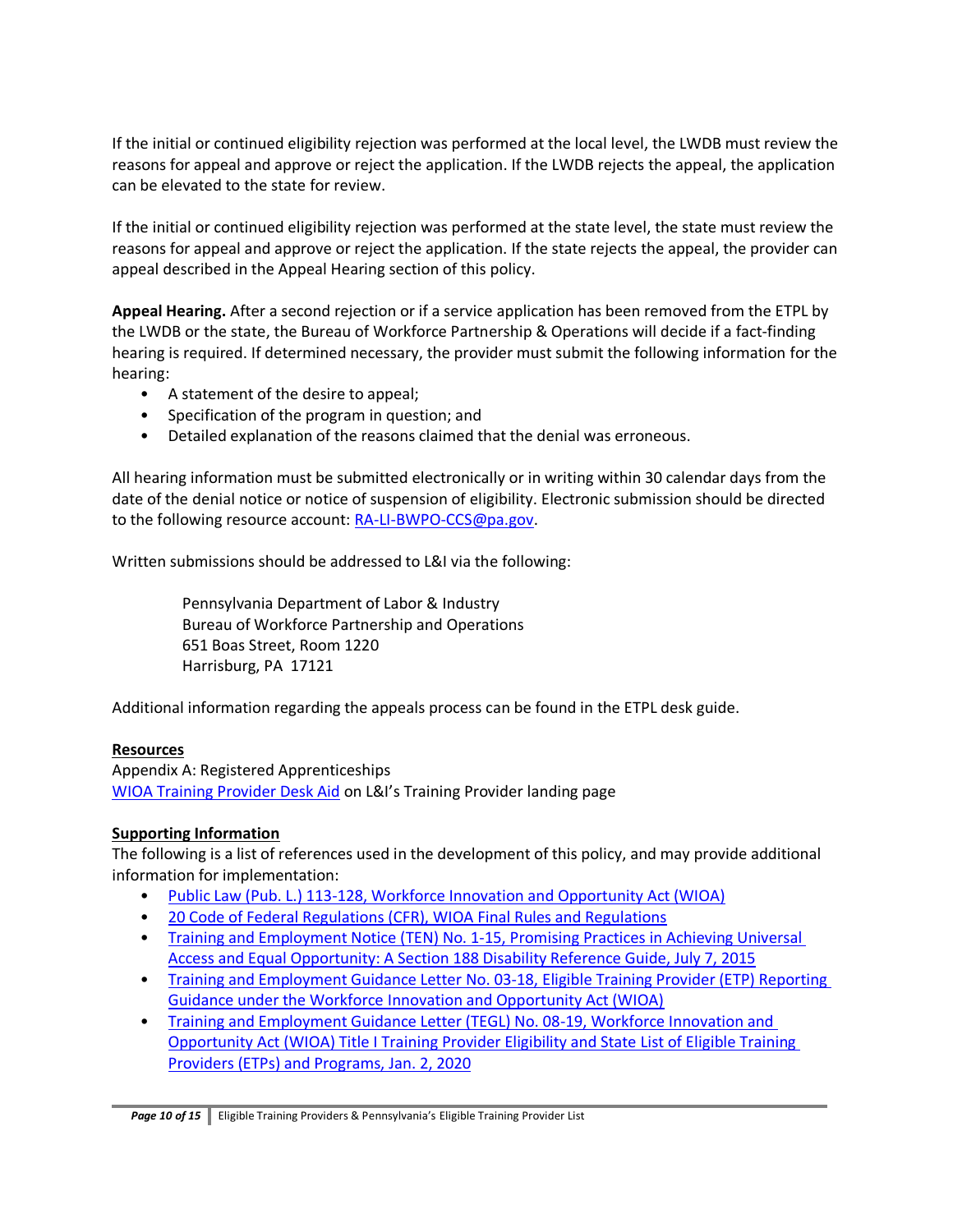• [Training and Employment Notice No. 7-21, Expiration of the Workforce Innovation and](https://wdr.doleta.gov/directives/corr_doc.cfm?docn=3124)  [Opportunity Act \(WIOA\) Waiver of the Obligation of Eligible Training Providers \(ETP\) to Report](https://wdr.doleta.gov/directives/corr_doc.cfm?docn=3124)  [Performance Data on All Students in a Program of Study, September 23, 2021](https://wdr.doleta.gov/directives/corr_doc.cfm?docn=3124)

### **Summary of Changes**

The policy has not yet been published.

### **Public Comment**

This policy was published for public comment on the Pennsylvania Department of Labor & Industry website at [www.dli.pa.gov](http://www.dli.pa.gov/) from April 15, 2022 through May 2, 2022. Received comments and responses to those comments follow.

**Comment:** One commenter wrote, "[R]emove any reference to JobGateway and replace with PA Careerlink Online."

**Response:** The department appreciates the commenter's submission. There are no instances of "JobGateway" in the document. Regarding "PA Careerlink Online," the commonwealth refers to all forms of Pennsylvania's one-stop employment services network as "PA CareerLink®." This trademarked name is used whether referring to in-person services or the network's online presence. No changes to the policy were made.

**Comment:** One commenter wrote, "Residents from various backgrounds come to the PA CareerLink® seeking job search assistance and connection to the reemployment resources that are available. For many of these individuals, their job or career path has been interrupted by technology, economic factors, or their age. These individuals benefit from the Pennsylvania's Eligible Training Provider List (ETPL) programs that range from short-term certificates to the opportunity to complete their Associate Degree.

"The ETPL, available through Commonwealths' Workforce Development System, makes training programs available to our WIOA eligible dislocated workers and under employed adults through the PA CareerLink website. The list, which is guided by State and Federal regulations, is designed to provide a variety and of quality programs and promote customer choice. The regulations, that providers of training services must comply with, includes listing of student Social Security Numbers.

"While the above requirements ensure that all programs listed on the ETPL provide training in a HPO, with a family sustaining wage, and specific details that allow the public to identify training programs and providers these policies have unintentionally inhibited customer choice. The resistance that we are experiencing in our attempts to expand our ETPL, is from providers who are unwilling or unable to provide the student private information (PII) required for the performance/outcome reporting as outlined in the policy. This limits the quality and variety of training opportunities and programming that the policies mean to support.

"Smaller private and tech schools are most times, able to comply with the reporting requirement of collections of SSN for WIOA and public pay students. In contrast, our local schools of higher education, who would provide available work ready certificates and AS degree opportunities, struggle with collection and sharing of private information.

"Some schools are willing and able to take on the cost of partnering with a company who will provide a customized registration process offering the security these colleges and universities require. However, other schools find this financially out of their reach.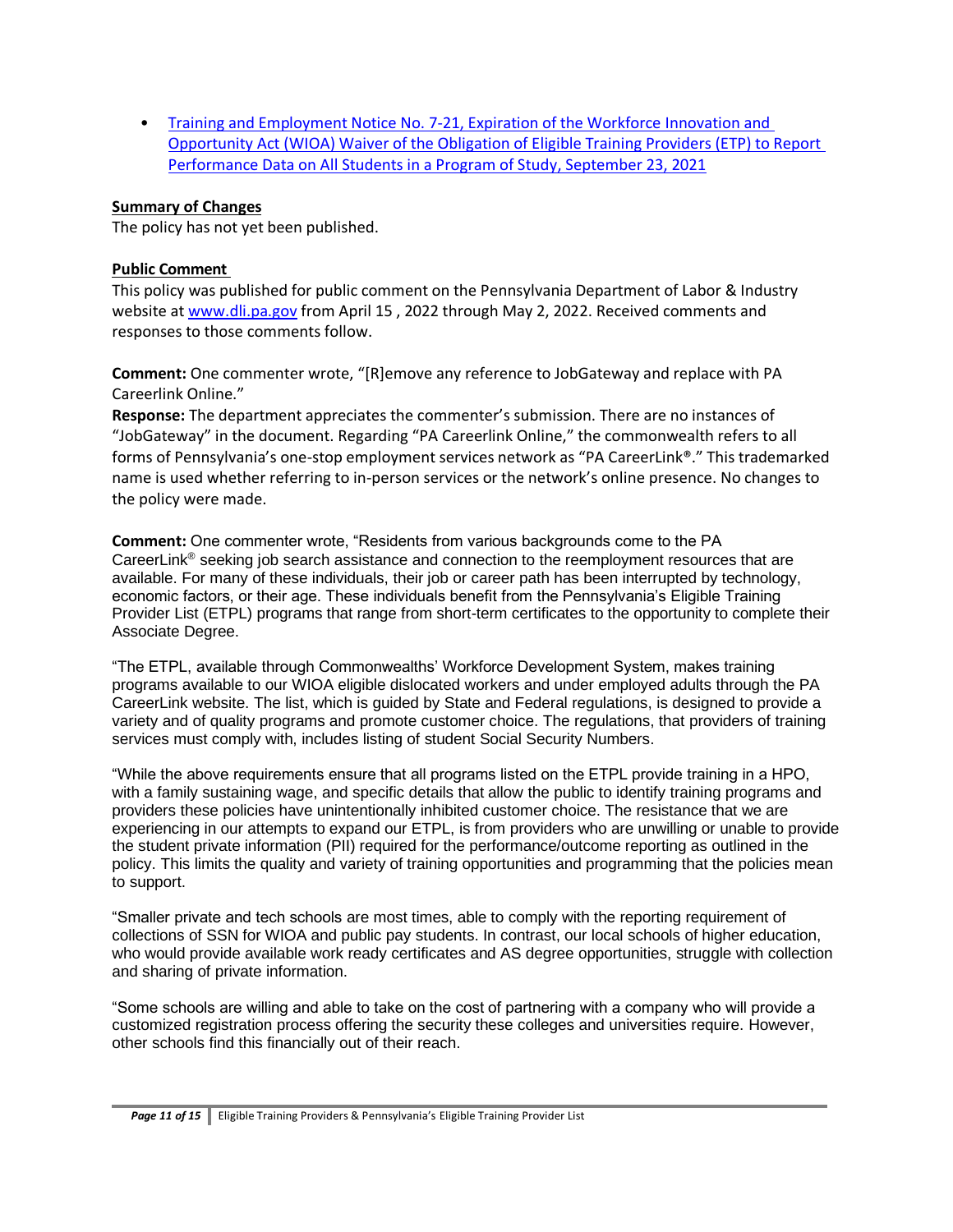"Can we look to a future technology that will encourage participation from our colleges and universities that offers the security of safe sharing of student PII? It seems only then will the Pennsylvania's Eligible Training Provider List offer the training that allows for career growth of our WIOA eligible residents." **Response:** The department appreciates the commenter's submission and shares the belief that making connections among students, proven training providers and effective employment services is crucial to helping Pennsylvanians realize their personal and professional potential. The department also shares the commenter's recognition that personally identifiable information, or PII, is handled appropriately and kept according to sound data-security principles. U.S. Department of Labor Training and Employment Notice 7-21 establishes the requirement that all states collect and report "…all required information for WIOA participants and for all students in a program of study to ETA through the WIOA annual ETP report (ETA-9171) beginning with reporting for PY 2021." Among the required data are numbers of individuals entering unsubsidized employment during the second quarter after exit from the program. Currently, the only secure path to obtaining and reporting this and similar required outcomes is through Pennsylvania Department of Labor & Industry Center for Workforce Information and Analysis examination of wage record data using participant Social Security numbers. The department is committed to maintaining the highest data-security standards. More information about commonwealth PII-handling practices and data security is available to any training provider requiring reassurance that participant information is collected, stored, accessed and analyzed securely and reported anonymously. No change to the policy was made.

**Comment:** A commenter suggested adding "informed" before "customer choice." **Response:** The department appreciates the commenter's suggestion and has added "informed" before "customer choice" in the two instances it appeared in the policy.

**Comment:** A commenter suggested defining "initial eligibility" in the policy. **Response:** The department appreciates the commenter's suggestion and has added a definition of "initial eligibility" in the appropriate section of the policy.

**Comment:** A commenter suggested defining "continued eligibility' in the policy. **Response:** The department appreciated the commenter's suggestion and has added a definition of "continued eligibility" in the appropriate section of the policy.

**Comment:** A commenter suggested adding a clarification that training exceptions described in § 680.320 are not subject to the requirements of the statewide ETPL and do not require the use of individual training accounts.

**Response:** The department appreciates the commenters suggestion. Section 680.320 "Under what circumstances may mechanisms other than Individual Training Accounts be used to provide training services?" describes conditions outside the scope of eligible training providers' initial or continued eligibility on the statewide eligible training provider list and are therefore not included in this policy. LWDAs are encouraged to address these circumstances in local policy. No change was made to the policy.

**Comment:** A commenter suggested maintaining criteria described in the "Initial Eligibility Application" section within Appendix A in WSP 04-2015 (Change 1) as a part of updated ETPL initial eligibility requirements.

**Response:** The department appreciates the commenter's suggestion and has restored the "initial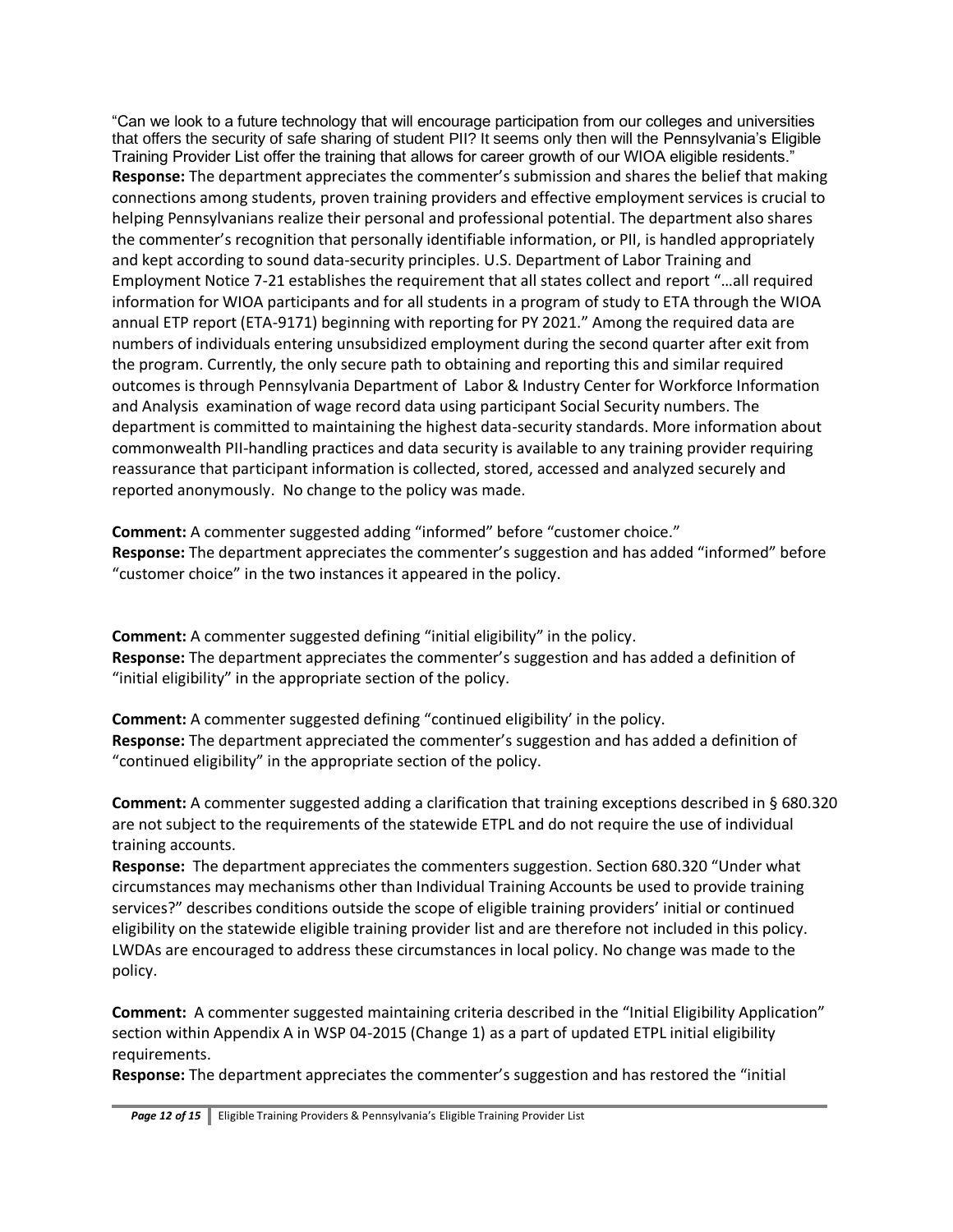eligibility application" content from Appendix A of a previous version of this policy. Addition of this procedurally focused content in this policy is temporary, as the Department of Labor & Industry Bureau of Workforce Partnership Operations will be including this content in a forthcoming version of its *Eligible Training Provider List Desk Guide* for training providers and LWDAs. When that document is published, the content restored to this policy will be removed and notice provided to training providers and LWDAs of the update.

**Comment:** A commenter suggested including additional language to clarify that LWDBs may limit ITA funding to only be used for programs that meet their additional locally-employed criteria regardless of a provider/program's status on the statewide ETPL.

**Response:** The department appreciates the commenter's suggestion. The additional language describes conditions outside the scope of providers' initial or continued eligibility on the statewide eligible training provider list and are therefore not included in this policy. LWDBs are encouraged to address these circumstances within the local area's ETP policy while keeping in mind WIOA's principle of consumer choice and the right of ETPs to appeal. No change was made to the policy.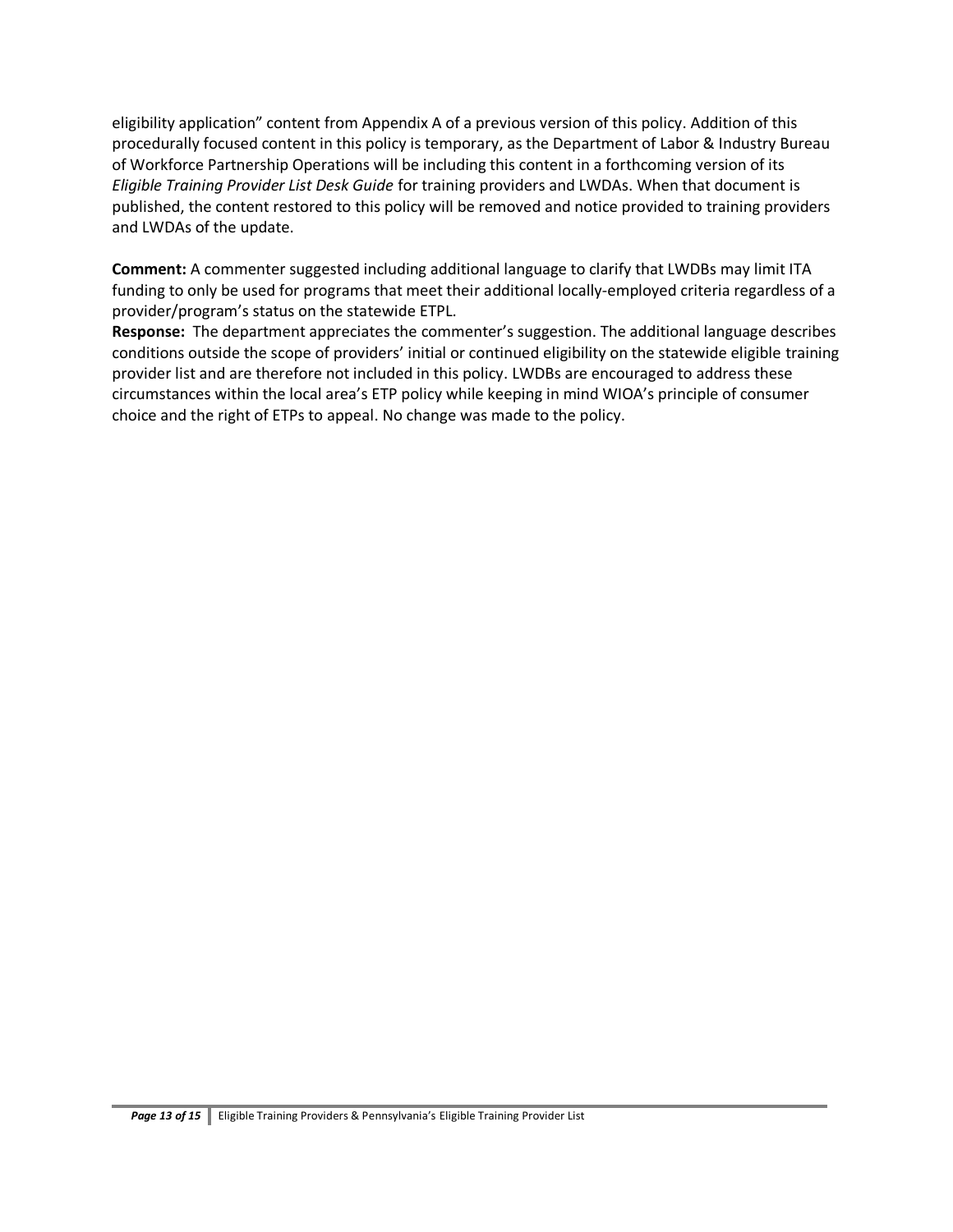### **Appendix A: Registered Apprenticeships**

WIOA provides an opportunity for registered apprenticeship programs to be active partners in the public workforce system. These programs are a proven job-driven training mechanism that provides workers with career pathways and opportunities to earn while they learn. This effectively meets the needs of both jobseekers and employers.

Under WIOA Title I-B, registered apprenticeship programs are not subject to the same application procedures and information requirements as other training providers considering the detailed application and vetting procedures that apprenticeship programs already undergo to become registered. In Pennsylvania, this means that apprenticeship programs registered with the PA Department of Labor and Industry Apprenticeship and Training Office can be integrated onto the commonwealth's statewide ETPL. Registered apprenticeship program sponsors that request to be eligible training providers are automatically eligible to be included on the Eligible Apprenticeship List housed within the ETP and will remain if the program is registered or until the program sponsor submits notification that it no longer wishes to be on the list. While automatically eligible, not all Registered apprenticeship sponsors may desire to be included on the statewide ETPL.

However, inclusion allows eligible participants and employers to use available WIOA Title I-B funds for training in registered apprenticeship programs, in accordance with the Act; and more directly connects apprenticeship programs to jobseekers through the commonwealth's PA CareerLink® locations.

Registered apprenticeship programs differ from other training providers in some other respects. Most notably, a participant's enrollment occurs only through an agreement between the participant, the registered apprenticeship program sponsor and/or an employer. Specifically, some apprenticeship programs work with a single employer, whereas others may operate through a joint labor-management organization where participants are selected for the apprenticeship but not immediately hired by a specific employer.

Registered apprenticeship program sponsors may request, at any time, to be added to the statewide ETPL. Additionally, apprenticeship program sponsors may request, at any time, to be removed from the statewide ETPL. Any such requests must be communicated to L&I through the following resource account: [apprenticeship@pa.gov.](mailto:apprenticeship@pa.gov) The statewide ETPL, which can be electronically accessed at [www.pacareerlink.pa.gov,](https://www.pacareerlink.pa.gov/) will be modified no less than quarterly by L&I.

As noted in the PA WIOA Combined State Plan, an email will be sent annually to program sponsor main contacts, sharing Appendix A of the ETP policy, including the directions for the sponsor(s) to opt-in if they have not already done so. The following steps outline the process for Registered apprenticeship program sponsors seeking inclusion on (on-in) or exclusion from (opt-out) the statewide ETPL.

For Registered apprenticeship programs approved after March 2021, the sponsor's registration paperwork includes an explanation of the benefits of inclusion of the statewide ETPL and a question whereby the sponsor acknowledges they would like to be included on it.

**Step One**. Established programs wishing to be included on the Eligible Apprenticeship List housed within the statewide ETPL require the program sponsor to notify L&I and submit the following information to L&I so they can verify registration with the state:

- Occupations included within the registered apprenticeship program; and
- The name, address and RAPIDS # of the registered apprenticeship program sponsor.

All notifications must be submitted to the following resource account: [apprenticeship@pa.gov](mailto:apprenticeship@pa.gov)